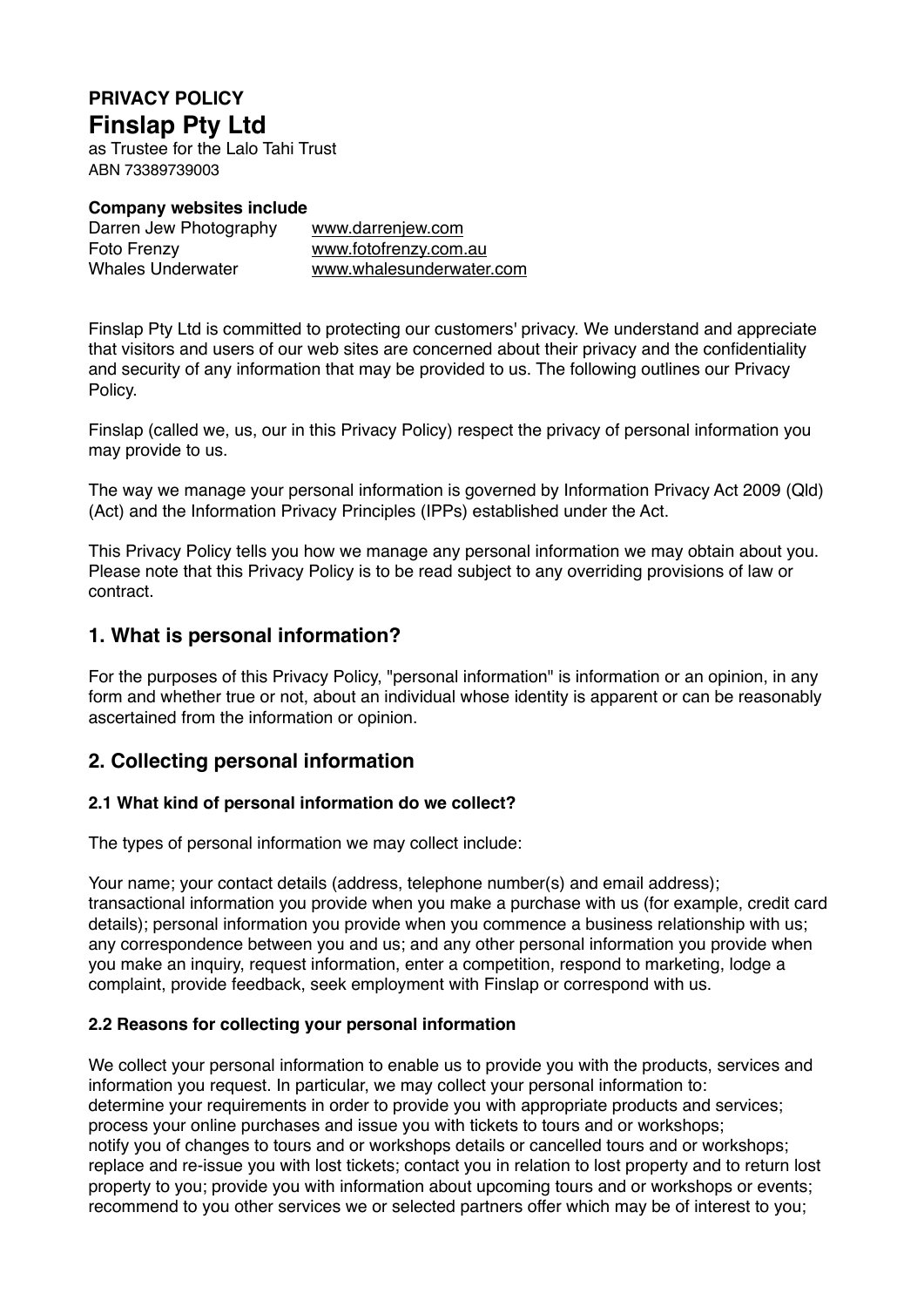process any communications you send to us (for example, responding to your queries, assessing your application for employment, and dealing with any complaints or feedback you have); identify you and protect you from unauthorised access to your personal information; where you have provided us with your consent - help us develop and improve the services to our patrons, for example by conducting marketing and research; get in touch with you if we need to; do anything which you authorise or consent to us doing; or take any action we are required or authorised by law to take. If you do not provide us with your personal information, it is generally not possible for us to provide you with the products or services you have requested (for example, to issue you tickets to tours and or workshops). Where it is lawful and practical to do so, we may allow you to deal with us anonymously.

### **2.3 How do we collect personal information**

Wherever possible, we always try to collect personal information directly from you - for example, when you:

become an email subscriber; purchase tours and or workshops tickets from us - either online, over the phone; request information over the internet or telephone; enter a competition run by us; or correspond with us.

We may also obtain your personal information from third parties we deal with, such as:

Event organisers, promoters, tours and or workshops companies, venues, sponsors and our business partners and alliances to whom you have provided your personal information; and from time to time, providers of third party applications which collect and share information.

We may also collect personal information from third parties you refer to us. If we do so, we will assume, and you will ensure, that you have made that third party aware of the referral and the purpose(s) of the collection, use and disclosure of the relevant personal information. When you communicate with Finslap through social media sites or using applications provided by third parties (such as via your smart phone), we may collect your personal information from that communication. We assume that you have informed yourself of the ways in which such sites or applications can collect and disclose your personal information, and that you otherwise consent to the collection, use and disclosure of your personal information by such sites or applications (including disclosure to, and collection by, Finslap).

# **3. Disclosing your personal information**

### **3.1 Who we may disclose your personal information to**

We may disclose your personal information to:

our related entities and businesses (for example Whales Underwater, Darren Jew Photography, Foto Frenzy, Sharks Underwater); any entity to which we are authorised or required by law to disclose your personal information (for example, law enforcement agencies, various Federal, State or Local Government bodies and public health agencies); our professional advisers, contractors or other service providers we engage to carry out (or advise on) our functions and activities - for example, our mail service providers, marketing consultants and insurers (who may be located in Australia or overseas); any specific parties which we have advised you of at the time we collect your personal information; and with your consent (express or implied) - other entities. The above entities may in turn disclose your personal information to any other entities as described in their privacy policies or statements.

#### **3.2 Direct marketing, subscriptions and disclosure to third parties**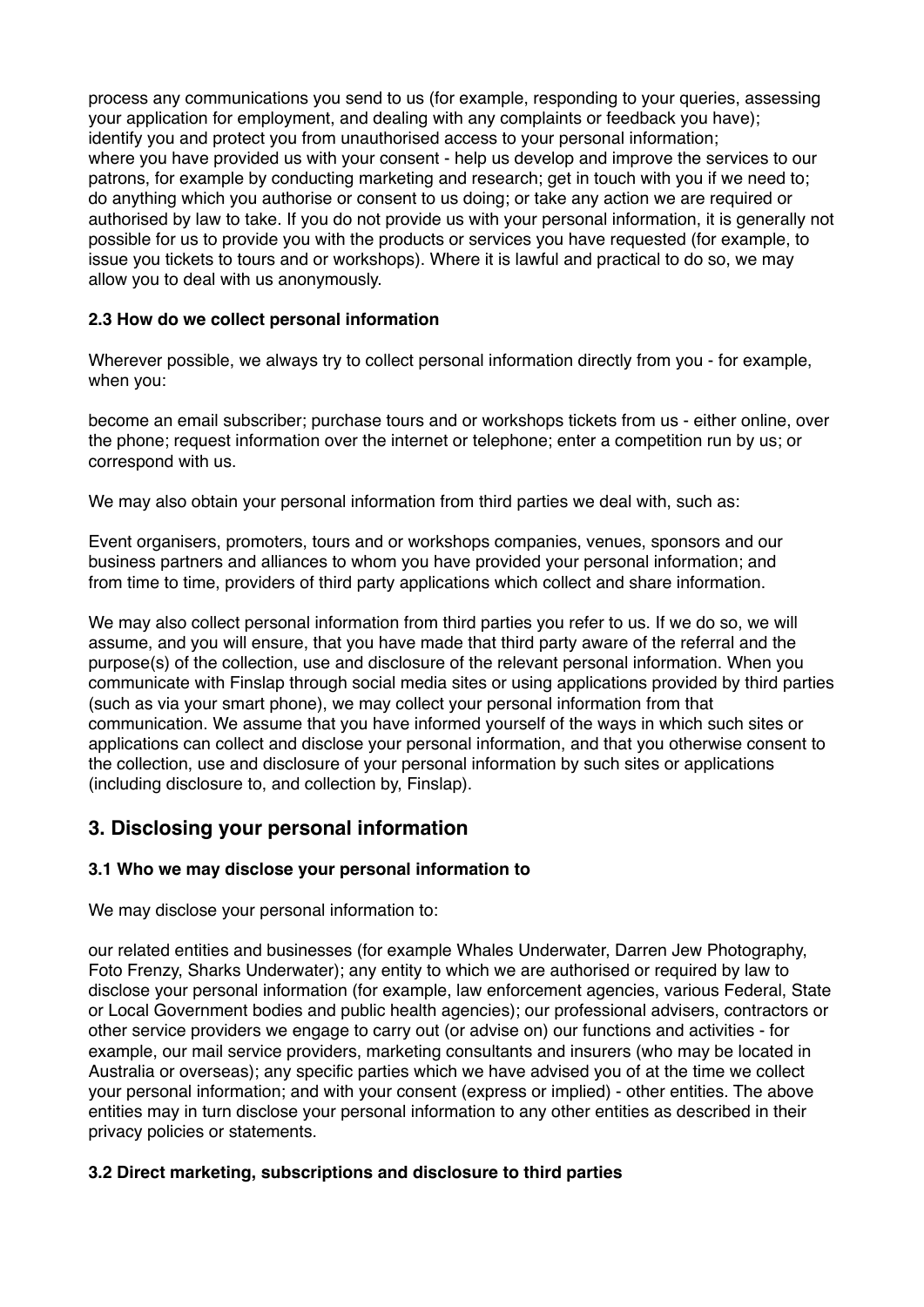We may also use your personal information to provide you with information about our products and services.

By applying to become a Finslap email subscriber (including for News from Darren Jew Photography or other Finslap emails), you are taken to have consented to us sending you the requested newsletters and information, and also other information about upcoming tours and or workshops and other products and services offered by Finslap and its partners.

In addition, when you create an account for ticket purchases, we will also ask you whether you would like to receive news and offers from us. If you answer "Yes" to receiving information from Finslap - you are taken to also have consented to receiving information from:

Our business partners and associates (including but not limited to event organisers and tours and or workshops companies); and other organisations with whom we have alliances or arrangements for the purposes of promoting our respective products and services.

If you answer "Yes" to receiving information from event promoters, you are agreeing that we may pass your information to event promoters who may contact you directly.

#### **3.3 Stopping marketing and promotional material from Finslap**

You may change your decision at any time in the future by contacting us (details below) or by changing your preferences in your online account. If you tell us you no longer wish to receive marketing or promotional material from us, we will not send you any such material. If you change your mind in the future and wish to receive marketing or promotional material from us, please contact us.

We will still continue to send you required service related emails, such as booking confirmation emails and tickets.

#### **3.4 Stopping marketing and promotional material from third parties**

As a general rule, if third parties have received your personal information, their handling of your personal information will be governed by their privacy policies. In some cases, it may also be necessary for you to contact the relevant organisations to notify them of your decision.

### **4. Storing your personal information**

Finslap will take precautions to safeguard your personal information from loss, misuse, unauthorised access, modification or disclosure.

As a general rule, we store your personal information in our electronic databases. From time to time, Finslap may engage service providers to store personal information. Such service providers could have servers located overseas. This means that personal information may sometimes be sent overseas for storage, for example in the United Kingdom and United States of America. We take reasonable steps to ensure that our service providers are carefully chosen and have policies, procedures and systems in place to keep personal information secure.

When your personal information is no longer required and if permitted by law, we will destroy or delete it from our systems in a secure manner. However, we may be required by law to retain certain information - for example, under the Public Records Act 2002 (Qld).

### **5. Accessing and correcting your personal information**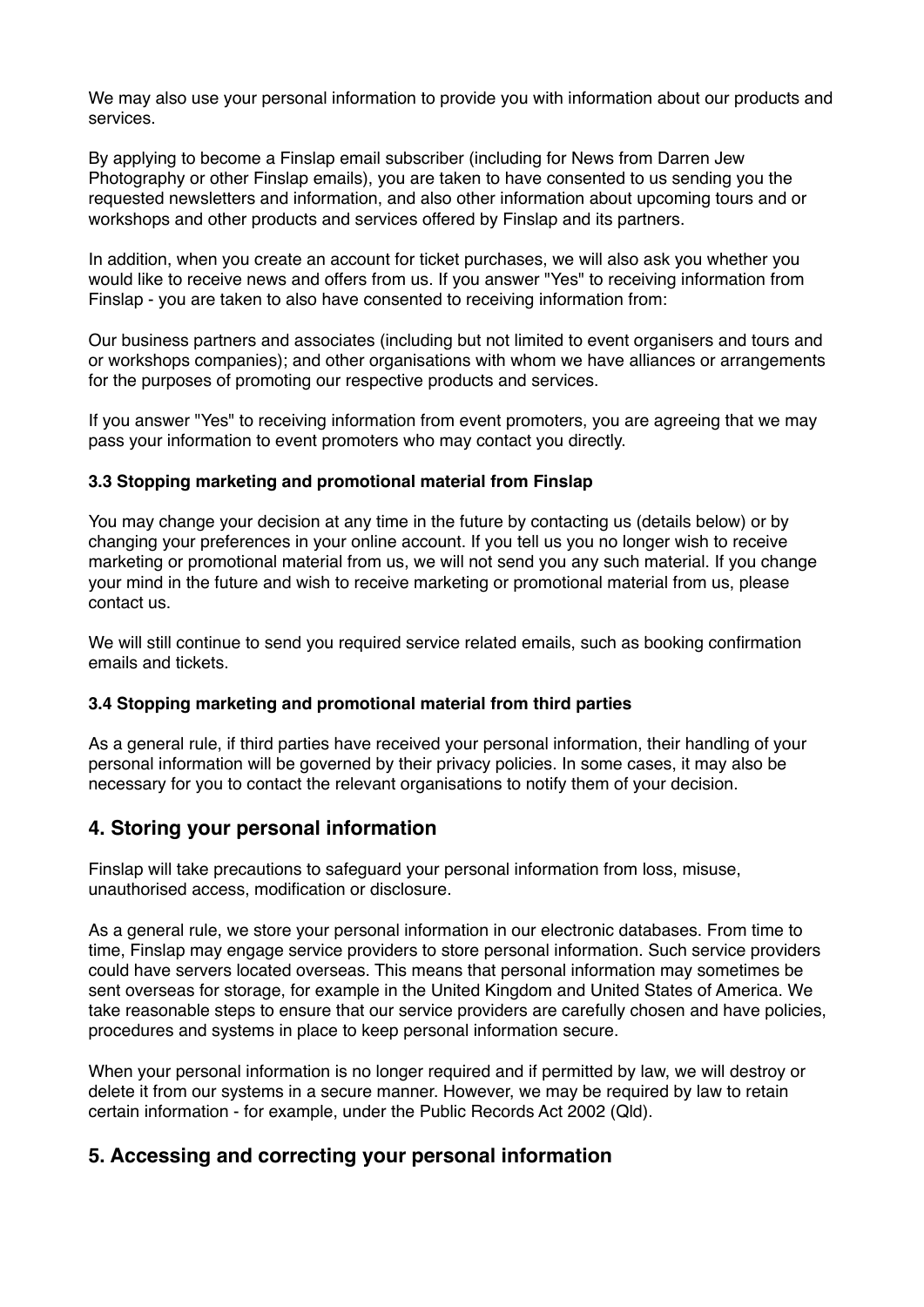If you wish to have access to any documents held by us which contain your personal information, please contact us (details below).

Please note that we may ask you to make your request in writing and provide us with evidence of your identity (for example, we may ask you to provide us with photo identification, such as a copy of your current driver's licence or passport).

Please also note that under some circumstances under the Act or other legislation, we may not be able to provide you with the access you have requested.

To effectively conduct our business with you, it is important that the personal information we hold about you is complete, accurate and current. At any time while we hold your personal information, we may ask you to tell us of any changes to your personal information. Alternatively, if you are aware that the personal information we hold needs to be corrected or updated, please contact us (details below). Under certain circumstances in the Act, we may not be required to correct your personal information.

Also, we may not be able to require third parties or our business partners to provide you with access to the personal information they hold about you.

If we decide not to provide you with access to or correct your personal information, we will give you reasons for our decision.

### **6. Dealing with Finslap online**

This Privacy Policy should be read as forming part of the Terms and Conditions of Use for our website.

We take reasonable steps to maintain the security of cookie and personal information we collect online. If your browser is suitably encrypted, it will advise you whether the information you are sending us will be secure (encrypted) or un-secure (unencrypted).

When you purchase tickets online from us, we use an industry approved 128 bit SSL (Secure Socket Layers) software (a 128 bit cryptographic algorithm called triple DES) to protect the information you transmit to us during the transaction. SSL software encrypts any information you input.

We seek to keep current with available security and encryption technology so as to maintain the effectiveness of our security systems. However, no transmission over the internet can be guaranteed as totally secure and accordingly, we cannot warrant or ensure the security of any information you provide to us over the Internet. Please note that you transmit information at your own risk.

When you visit our website, we and/or our contractors may collect certain information about your visit. Examples of such information may include:

Cookies - a cookie is a piece of data that a website sends to your browser, which is then stored on your computer. We and/or our contractors use cookies to allow our website to interact more efficiently with your browser. You can set your browser to notify you when a cookie has been sent. This allows you to decide whether or not to accept or reject the cookie (although rejecting a cookie may affect your use of a website). If your computer does not accept cookies, you may not be able to make full use of the Finslap website. Please note that rejecting cookies will disable your browser from purchasing tickets from our websites but you will still be able to view "information only" pages from our website.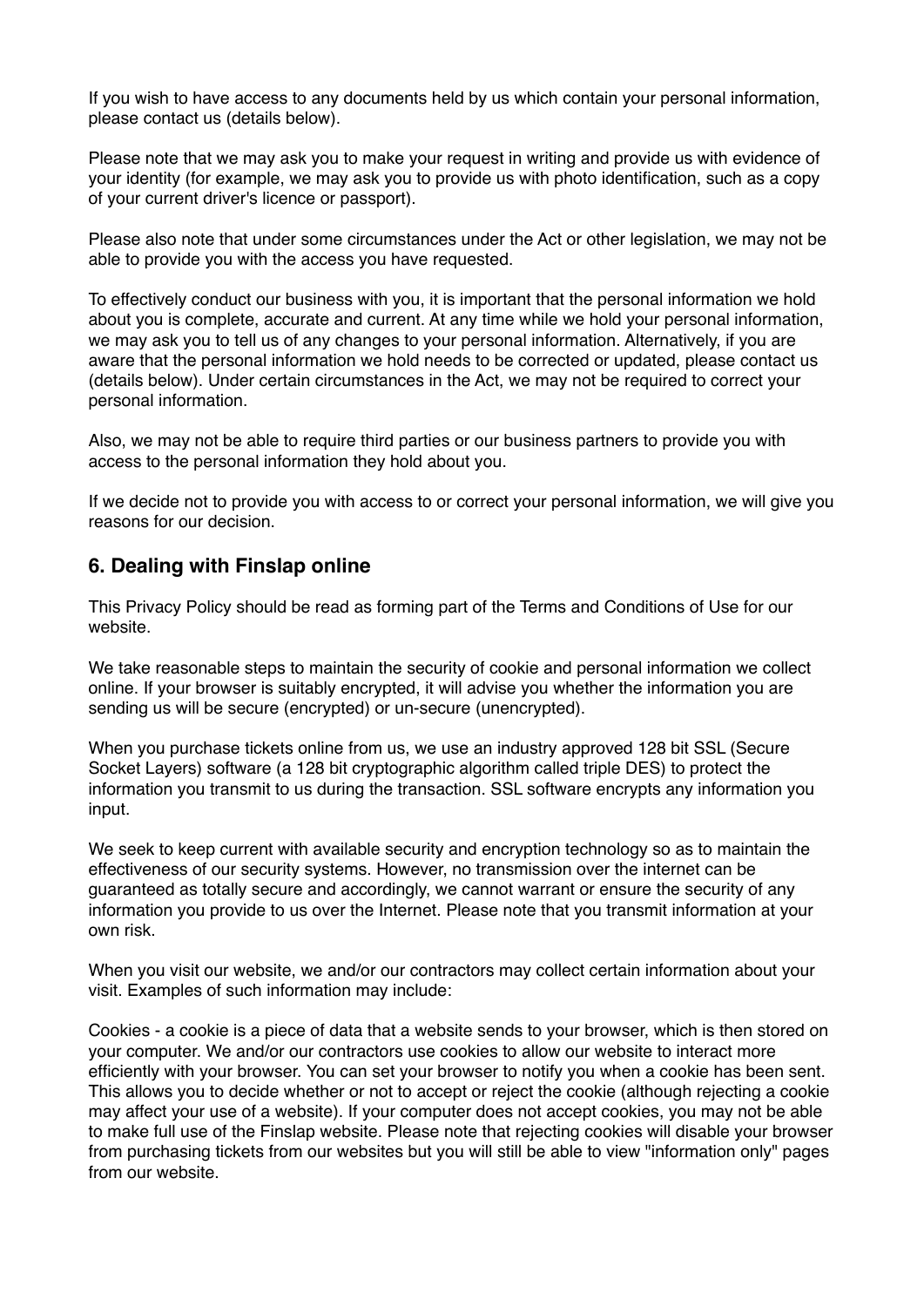We do not use cookies to track your browsing habits and we do not try to identify everyone person browsing our website. When you browse the Finslap website, a cookie is placed on your computer. This cookie does not collect any personal information about you, but it may collect information about the type of operating system your computer uses and your Internet service provider. We use these cookies to collect general statistical information about visitors to our websites. This statistical information is then used to maintain and improve the operation of our website.

Site visit information - we and/or contractors may collect general information about your visit to the Finslap website. This information may include your server address, the date and time of your visit, the pages you accessed and the type of Internet browser you use. We and/or our contractors use this information in an anonymous, aggregated form, for statistical purposes to assist us with improving the quality of our website.

We do not transmit your personal information by e-mail externally unless you have given your consent (expressly or impliedly) to us doing so. An example of how you may have impliedly given your consent may be when you e-mail us your personal information and require us to reply to you by e-mail, or you do not object when we advise you that we intend to forward your information to a third party by e-mail. Please note that email correspondence may be monitored by our website support staff for system trouble shooting and maintenance purposes.

Links to third party websites: The Finslap website may contain links to third party websites. These links are provided as a service for your convenience and information only. Finslap is not responsible for the content, products or services available through non-Finslap websites, nor are we responsible for how that site manages any personal information you provide to it. Unless we advise otherwise, third party websites are not governed by this Privacy Policy. Please review the privacy policies and terms of use for each site you visit before transacting on the site or providing your personal information. Finslap will not be liable for any privacy breach occurring as a result of your access to and/or use of any third party sites.

# **7. Overseas transfer of information**

Finslap will only transfer your personal information to an entity outside of Australia if:

you agree to the transfer; the transfer is authorised or required under a law; we are satisfied on reasonable grounds that the transfer is necessary to lessen or prevent a serious threat to the life, health, safety or welfare of an individual, or to public health, safety or welfare; or Two (2) or more of the following apply:

We reasonably believe that the recipient is subject to a law, binding scheme or contract that effectively upholds principles for the fair handling of information that are substantially similar to the IPPs; the transfer is necessary for the tours and or workshops of our functions in relation to you; the transfer is for your benefit but it is not practicable to seek your agreement, and if it were practicable to seek your agreement, you would be likely to give your agreement; and we have taken reasonable steps to ensure that the personal information we transfer will not be held, used or disclosed by the recipient in a way that is inconsistent with the IPPs.

# **8. Complaints**

If you have a complaint about how we handled your personal information, please contact us (details below). Please note that we will ask you to lodge your complaint in writing.

We will: within 14 business days of receiving your complaint in writing - acknowledge receipt of your complaint; and within 45 business days of receiving your complaint - investigate the circumstances of your complaint and provide you with a response.